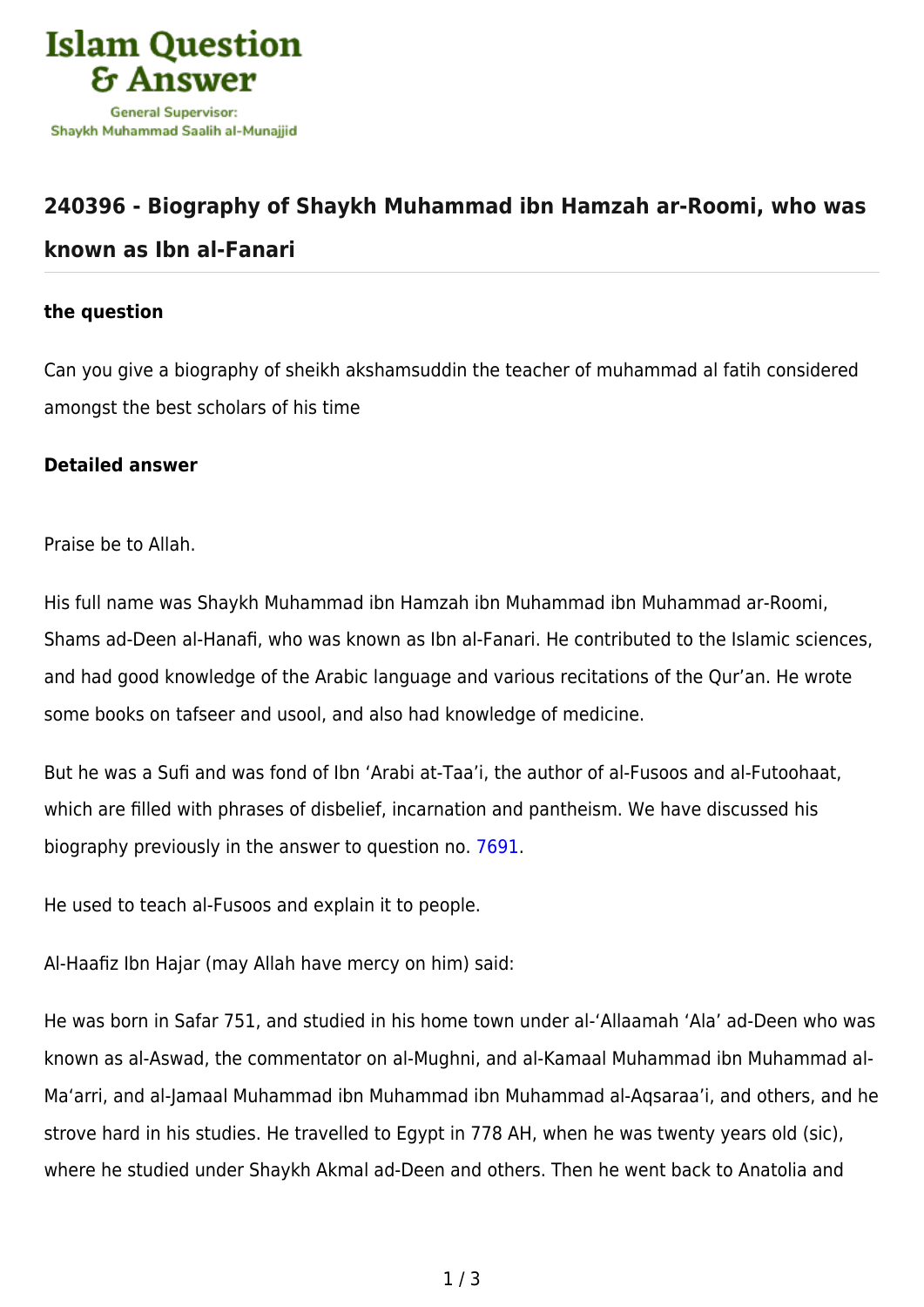

was appointed in charge of the judiciary in Bursa for a while. Then he was transferred to Konya, where he settled. When war broke out between Ibn Qarmaan and Ibn 'Uthmaan, and Ibn Qarmaan was defeated, Ibn 'Uthmaan took Shaykh Shams ad-Deen with him and appointed him in charge of the judiciary of his kingdom, and he held him in high esteem, such that he reached the highest level in his government and became like a vizier; he became very famous and his virtue became widely known.

He was a man of dignity and great generosity, but he may be criticised for his fondness for Ibn al- 'Arabi and his teaching and approval of his book al-Fusoos.

When he came to Cairo, he did not show any of that. He performed Hajj in 822 AH, and when he returned al-Mu'ayyid summoned him, so he entered Cairo and met with the prominent people there, and he did not show anything of what he was accused of that is mentioned above. Some of those who cared for him advised him not to speak of any of that, so the prominent figures of the age met with him and discussed and debated various issues with him, and they testified to his virtue. Then he went back to al-Quds and visited it, then he went back to his homeland.

He had knowledge of various recitations of the Qur'an, Arabic language, and meanings of the Qur'an, and he contributed in many fields of knowledge.

Then he went for Hajj in 833 AH, via Antioch, and he returned and died in his homeland in the month of Rajab. He had some swelling in his eye and was about to become blind; rather it was said that he did become blind, then Allah restored his vision to him, so he performed this pilgrimage in gratitude to Allah for that. End quote.

Inba' al-Ghamr bi Abna' al-'Amr (3/464)

It was narrated that the Ottoman Sultan Muhammad Khan, the conqueror of Constantinople, used to respect and venerate him. The author of the book ash-Shaqaa'iq an-Nu'maaniyyah fi 'Ulama'